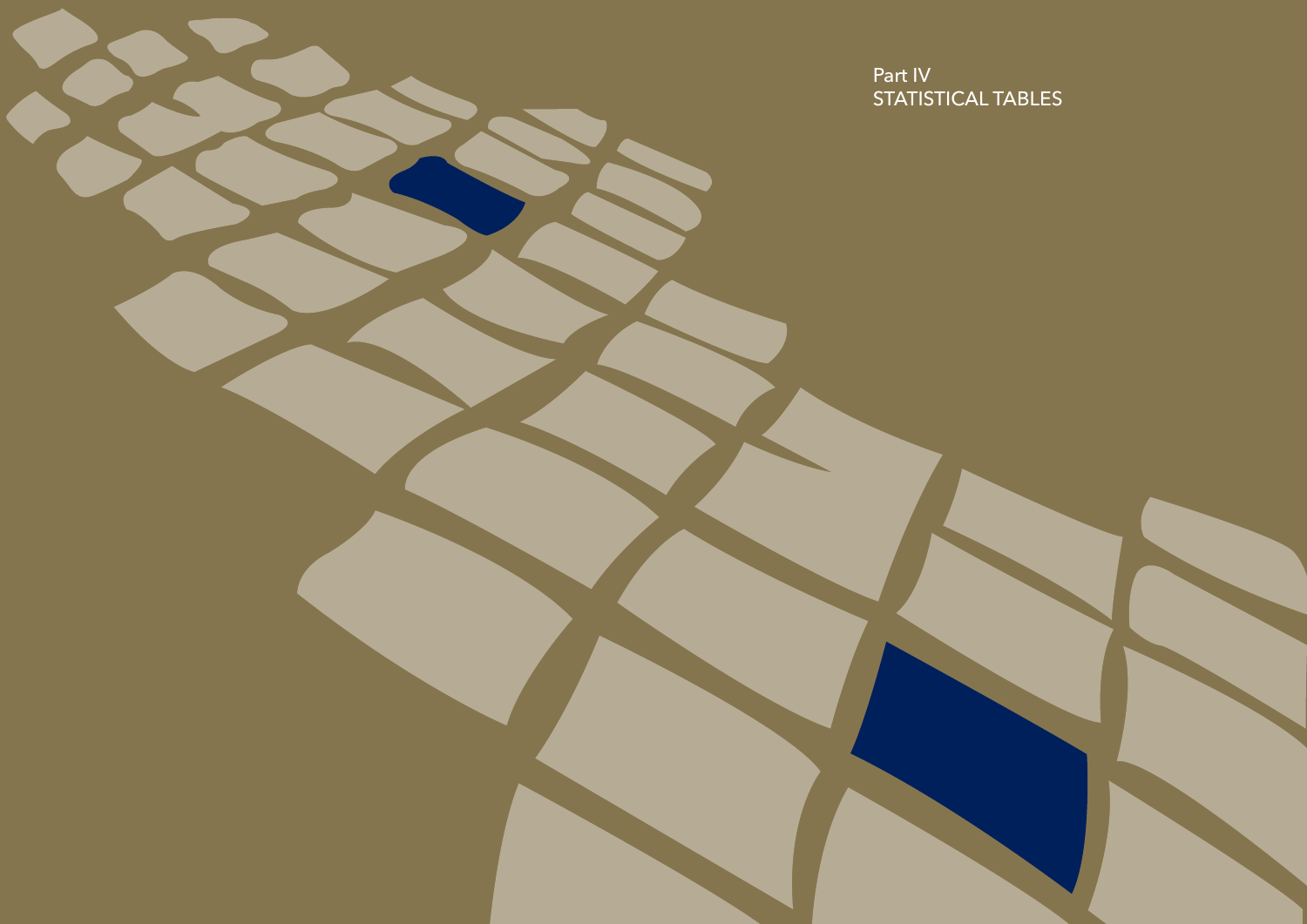(END OF PERIOD, LBP BILLION)

**Money (M1)** 

|                                                        | 2015     | 2016    | 2017    | 2018     | 2019    |
|--------------------------------------------------------|----------|---------|---------|----------|---------|
| Gross Domestic Product at current prices (LBP billion) | 75,284   | 77,192  | 80,110  | 82,854   | 77,500  |
| GDP Real Growth rate (%)                               | 0.2      | 1.5     | 0.9     | (1.9)    | (6.5)   |
| GDP deflator (%)                                       | 3.5      | 0.8     | 2.5     | 5.7      |         |
| BDL Coincident Indicator (average 93=100)*             | 278.6    | 289.2   | 305.9   | 307.7    | 292.6   |
| Change (%)                                             |          | 3.8     | 5.8     | 0.6      | (4.9)   |
| Trade Deficit (Cumulative-USD million)                 | 15,642   | 16,142  | 16,739  | 17,028   | 15,508  |
| Changes of net foreign assets (USD million)            | (3, 354) | 1,238   | (156)   | (4,823)  | (5,851) |
| Banque du Liban                                        | (473)    | 3,866   | 1,609   | (2, 289) | (3,905) |
| <b>Banks &amp; Financial Institutions</b>              | (2,881)  | (2,628) | (1,765) | (2,534)  | (1,946) |

**Sources:** Central Administration of Statistics - BDL - Customs Directorate

GDP and real economic growth in 2019 : official estimate.

\* Coincident indicator prepared and published by BDL

# **02** MAIN ECONOMIC INDICATORS<br>**1** MAIN ECONOMIC INDICATORS<br>**1** MONETARY SITUATION \* <br>**1** (END OF PERIOD, LBP BILL TABLE TABLE

( ) indicates a negative number

Deposits in FC

| <b>Items</b>                               | 2017    | 2018    | 2019      |
|--------------------------------------------|---------|---------|-----------|
| Currency in circulation                    | 4,886   | 5,008   | 9,818     |
| Demand deposits in LBP                     | 5,738   | 6,653   | 6,802     |
| Money (M1)                                 | 10,624  | 11,661  | 16,620    |
| Other Deposits in LBP                      | 68,542  | 65,167  | 46,864    |
| $(M2) = (M1) + other deposits in LBP$      | 79,166  | 76,828  | 63,484    |
| Deposits in FC                             | 129,477 | 135,892 | 138,910   |
| <b>Bonds in FC</b>                         | 322     | 273     | 437       |
| (M3) = (M2) + Deposits in FC + Bonds in FC | 208,965 | 212,993 | 202,831   |
|                                            |         |         |           |
| <b>Counterparts:</b>                       |         |         |           |
| Net foreign Assets                         | 51,043  | 43,308  | 37,823    |
| Net claims on public Sector                | 76,231  | 82,439  | 84,150    |
| Valuation adjustment                       | (9,726) | (9,464) | (12, 835) |
| Claims on private sector                   | 86,023  | 83,099  | 70,814    |
| Other items (net)                          | 5,394   | 13,610  | 22,879    |
| <b>Total</b>                               | 208,965 | 212,993 | 202,831   |

### **(M3) = (M2) + Deposits in FC + Bonds in FC 208,965 212,993 202,831**

### **Counterparts**:

Net foreign Assets

Valuation adjustment

Other items (net)

**Source :** Banque du Liban

( ) indicates a negative number

\* Starting January 2017, the compilation of the monetary aggregates and their counterparts is based on the consolidated

balance sheets of depositary corporations.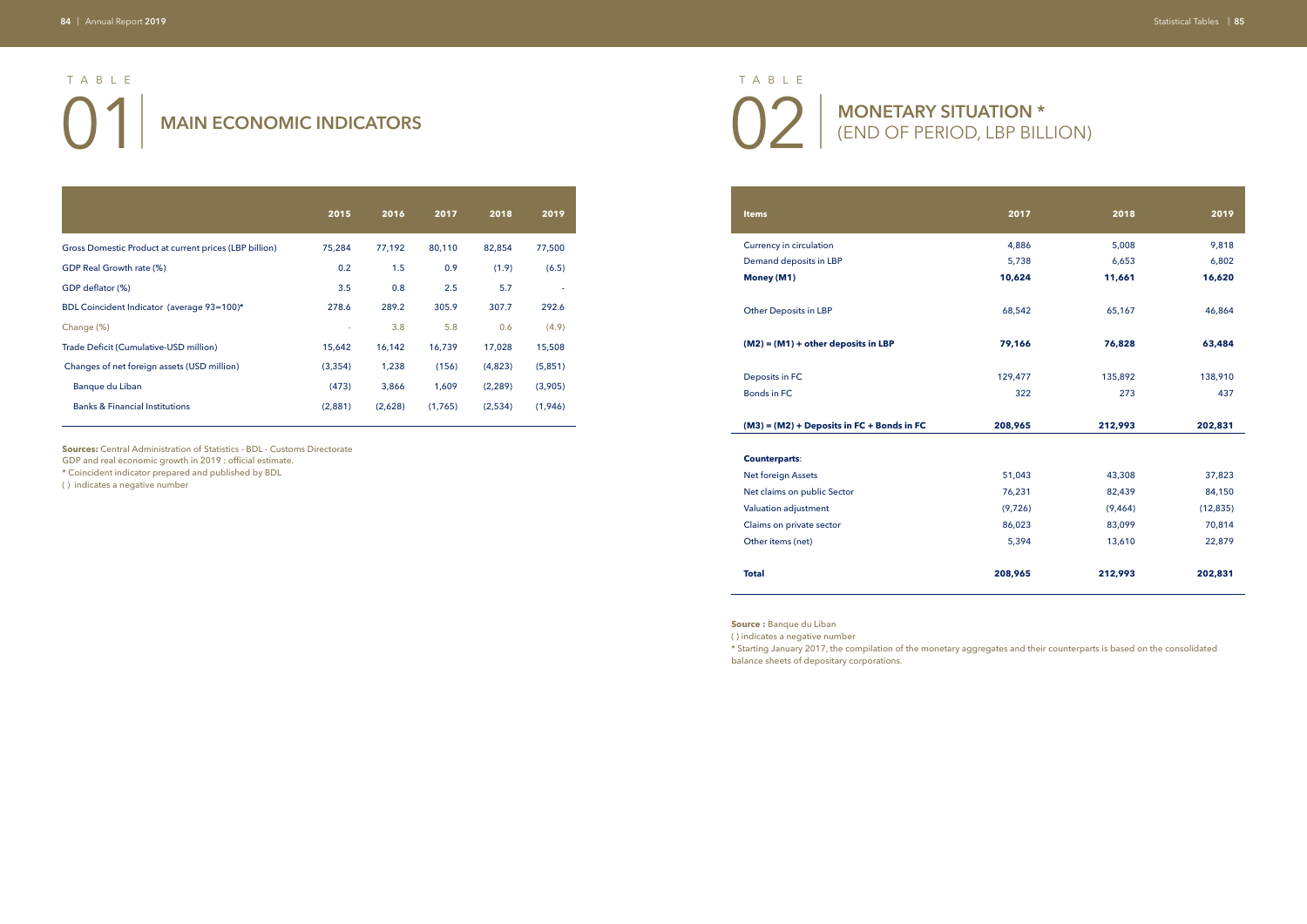**PUBLIC DEBT EVOLUTION**  (END OF PERIOD)

|                                           | 2015   | 2016   | 2017   | 2018   | 2019   |
|-------------------------------------------|--------|--------|--------|--------|--------|
| <b>Total public receipts</b>              | 14,435 | 14,959 | 17,524 | 17,405 | 16,680 |
| <b>Budget revenues</b>                    | 13,635 | 13,989 | 16,247 | 16,189 | 15,890 |
| o/w tax revenues                          | 10,330 | 10,597 | 12,381 | 12,766 | 12,535 |
| percent of total receipts (%)             | 71.6   | 70.8   | 70.7   | 73.3   | 75.1   |
| <b>Treasury Receipts</b>                  | 800    | 970    | 1277   | 1216   | 790    |
| <b>Total public payments</b>              | 20,393 | 22,412 | 23,186 | 26,821 | 25,479 |
| <b>Budget expenditures</b>                | 18,108 | 19,517 | 21,223 | 24,664 | 23,602 |
| o/w salaries & indemnities                | 7.080  | 7,335  | 8,218  | 9.719  | 10,146 |
| percent of total payments (%)             | 34.7   | 32.7   | 35.4   | 36.2   | 39.8   |
| <b>Debt Service</b>                       | 7,050  | 7,484  | 7,814  | 8,457  | 8,366  |
| percent of total payments (%)             | 34.6   | 33.4   | 33.7   | 31.5   | 32.8   |
| Other expenses                            | 3,978  | 4.698  | 5.191  | 6,488  | 5,090  |
| percent of total payments (%)             | 19.5   | 21.0   | 22.4   | 24.2   | 20.0   |
| <b>Treasury payments</b>                  | 2,286  | 2,895  | 1,963  | 2,157  | 1,876  |
| <b>Overall Deficit</b>                    | 5,958  | 7,453  | 5,662  | 9,416  | 8,799  |
| Primary Balance: Surplus (+); Deficit (-) | 1,092  | 31     | 2,152  | (958)  | (433)  |
| In percent                                |        |        |        |        |        |
| <b>Overall Deficit/Total payments</b>     | 29.22  | 33.25  | 24.42  | 35.11  | 34.53  |
| <b>Overall Deficit/GDP</b>                | 7.91   | 9.65   | 7.03   | 11.36  | 11.35  |
| <b>Total Receipts /GDP</b>                | 19.16  | 19.37  | 21.77  | 21.01  | 21.52  |
| <b>Total Payments/GDP</b>                 | 27.07  | 29.01  | 28.81  | 32.37  | 32.88  |
| Debt service/GDP                          | 9.36   | 9.69   | 9.71   | 10.02  | 10.79  |
| Payments minus debt service/GDP           | 17.71  | 19.33  | 19.10  | 22.16  | 22.08  |
| <b>Debt Service/Total Receipts</b>        | 48.84  | 50.03  | 44.59  | 48.59  | 50.16  |

03 | 04 | **PUBLIC FINANCES**  (IN LBP BILLION) TABLE TABLE

**Source:** Ministry of Finance ( ) indicates a negative number

|                                                  | 2015                     | 2016    | 2017    | 2018    | 2019    |
|--------------------------------------------------|--------------------------|---------|---------|---------|---------|
| 1- Gross public debt                             | 106,031                  | 112,910 | 119,892 | 128,347 | 138,150 |
| Change %                                         |                          | 6.5     | 6.2     | 7.1     | 7.6     |
| 2 - Debt denominated in LBP                      | 65,195                   | 70,528  | 74,077  | 77,852  | 87,279  |
| Change %                                         | $\sim$                   | 8.2     | 5.0     | 5.1     | 12.1    |
| a - Bank of Lebanon                              | 23,907                   | 30,150  | 35,580  | 39,006  | 50,717  |
| Change %                                         | $\sim$                   | 26.1    | 18.0    | 9.6     | 30.0    |
| b - Banks                                        | 30,279                   | 29,581  | 27,756  | 27,402  | 25,316  |
| Change %                                         | $\sim$                   | (2.3)   | (6.2)   | (1.3)   | (7.6)   |
| c - Others                                       | 11,009                   | 10,797  | 10,741  | 11,444  | 11,246  |
| Change %                                         | $\sim$                   | (1.9)   | (0.5)   | 6.5     | (1.7)   |
| 3 - Debt denominated in FC                       | 40,836                   | 42,382  | 45,815  | 50,495  | 50,871  |
| Change %                                         | ÷.                       | 3.8     | 8.1     | 10.2    | 0.7     |
| 4 - Public sector deposits at the banking system | 13,555                   | 14,586  | 15,659  | 14,186  | 15,677  |
| Change %                                         | $\overline{\phantom{a}}$ | 7.6     | 7.4     | (9.4)   | 10.5    |

**1- Gross public debt** 

### **2 - Debt denominated in LBP 61.5 62.5 61.8 60.7 63.2**

a - Bank of Lebanon

|                                | 2015  | 2016  | 2017  | 2018  | 2019  |
|--------------------------------|-------|-------|-------|-------|-------|
| <b>Gross public debt</b>       | 100.0 | 100.0 | 100.0 | 100.0 | 100.0 |
| <b>Debt denominated in LBP</b> | 61.5  | 62.5  | 61.8  | 60.7  | 63.2  |
| a - Bank of Lebanon            | 22.5  | 26.7  | 29.7  | 30.4  | 36.7  |
| b - Banks                      | 28.6  | 26.2  | 23.2  | 21.3  | 18.3  |
| c - Others                     | 10.4  | 9.6   | 9.0   | 8.9   | 8.1   |
| Debt denominated in FC         | 38.5  | 37.5  | 38.2  | 39.3  | 36.8  |

### **3 - Debt denominated in FC 38.5 37.5 38.2 39.3 36.8**

**Source:** Banque du Liban () indicates a negative number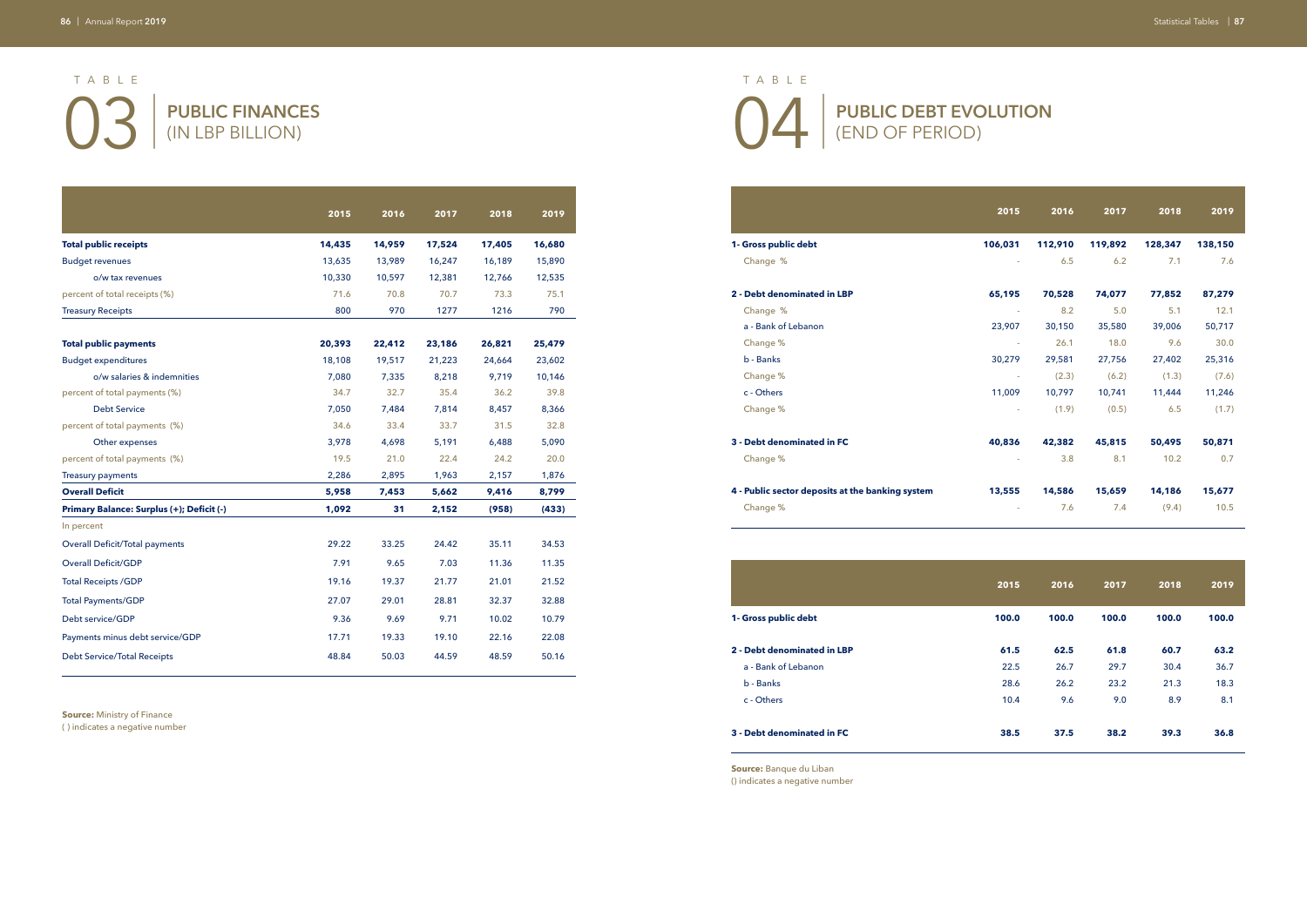# **05** TREASURY BILLS OUTSTANDING PORTFOLIO IN LBP VALUE IN BILLION LBP (END OF PERIOD) VALUE IN BILLION LBP ( END OF PERIOD) TABLE

|      | 3M  | 6 M | <b>12M</b> | 24 M  | 36 M   | 60 M   | 84 M   |       | 96 M  | 120 M  | <b>144M</b> | <b>180M</b> | <b>Total</b> | weighted<br>average<br>interest* (%) | weighted<br>average<br>life* (days) |
|------|-----|-----|------------|-------|--------|--------|--------|-------|-------|--------|-------------|-------------|--------------|--------------------------------------|-------------------------------------|
| 2015 | 72  | 475 | 821        | 4,258 | 19,952 | 13,074 | 12,100 | 1,982 |       | 8,005  | 3,373       |             | 64,112       | 6.94                                 | 1,222                               |
| 2016 | 266 | 441 | 2,393      | 5,209 | 14,382 | 15,463 | 14,680 | 1,833 |       | 11,389 | 3,076       | 215         | 69,347       | 6.92                                 | 1,269                               |
| 2017 | 130 | 926 | 2,073      | 7,377 | 11,267 | 16,652 | 13,495 | 1,833 |       | 15,768 | 3,076       | 215         | 72,812       | 6.65                                 | 1,420                               |
| 2018 | 231 | 323 | 2,195      | 6,966 | 10,308 | 17,778 | 11,311 |       | 1,832 | 21,138 | 3,076       | 1,417       | 76,575       | 6.11                                 | 1,628                               |
| 2019 | 26  | 72  | 939        | 3,299 | 9,086  | 20,086 | 15,555 |       | 1,832 | 30,312 | 3,076       | 1,417       | 85,700       | 6.44                                 | 1,772                               |
|      |     |     |            |       |        |        |        |       |       |        |             |             |              |                                      |                                     |

Preliminary data source : Banque du Liban

\* According to the share of each category in the total Portfolio.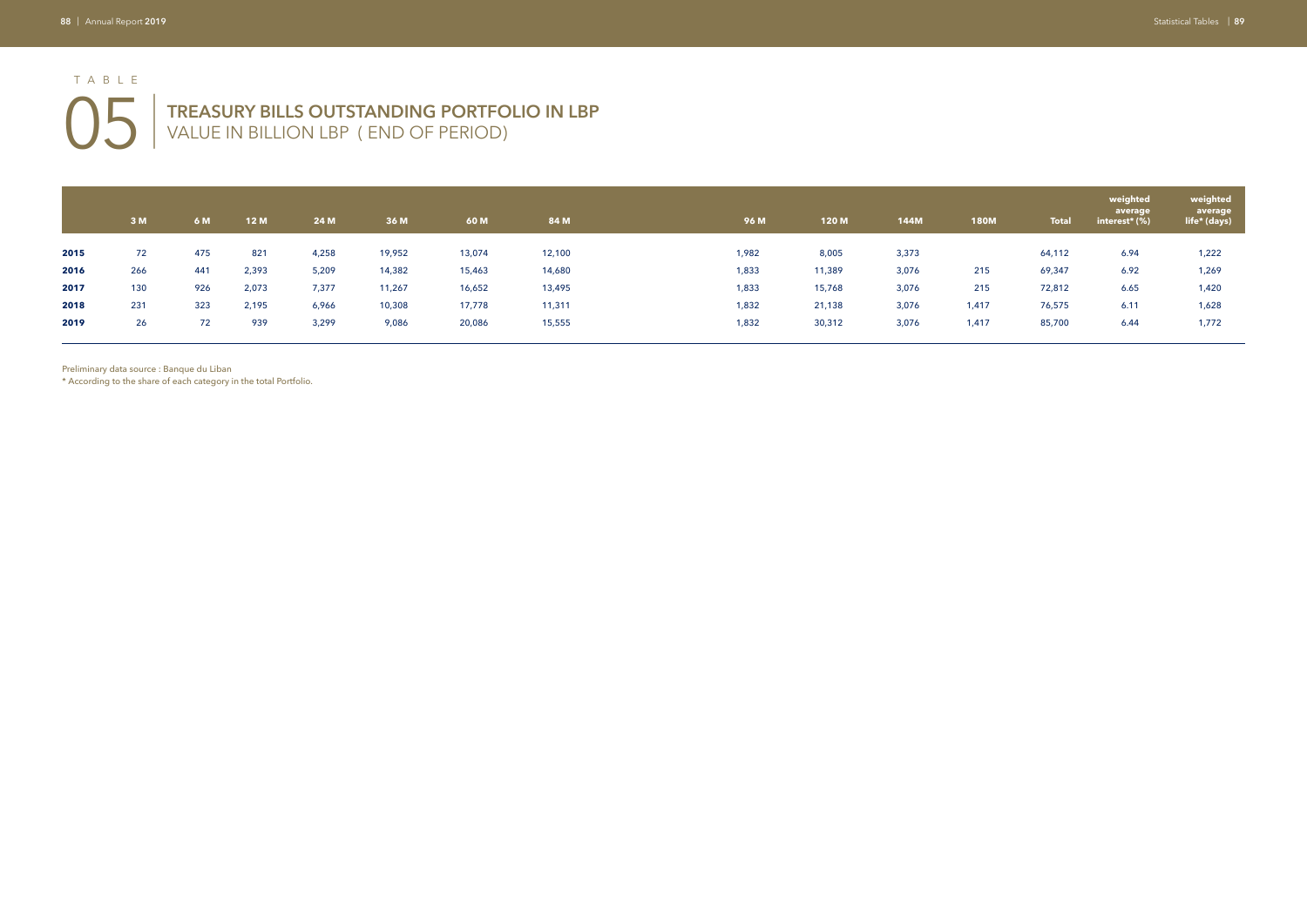# O6 | EXCHANGE RATES OF MAJOR FOREIGN **07 AND ARAB CURRENCIES**  LBP PER OTHER CURRENCIES

**AVERAGE INTEREST RATES AT COMMERCIAL BANKS**  (%)

| <b>End of period</b> | 2015     | 2016     | 2017     | 2018     | 2019     |
|----------------------|----------|----------|----------|----------|----------|
|                      |          |          |          |          |          |
| US dollar            | 1,507.50 | 1,507.50 | 1,507.50 | 1,507.50 | 1,507.50 |
| <b>British pound</b> | 2,232.46 | 1,856.03 | 2,035.58 | 1,905.78 | 1,977.99 |
| <b>Swiss Franc</b>   | 1,520.88 | 1,485.81 | 1,545.04 | 1,529.68 | 1,551.09 |
| Euro                 | 1,646.64 | 1,596.29 | 1,806.59 | 1,724.73 | 1,686.89 |
| Japanese Yen         | 12.51    | 12.90    | 13.39    | 13.66    | 13.81    |
| <b>Syrian Lira</b>   | 6.81     | 2.93     | 2.93     | 2.93     | 3.45     |
| Saoudi Riyal         | 401.58   | 401.91   | 401.99   | 401.86   | 401.86   |
| <b>Kuwaiti Dinar</b> | 4,967.05 | 4.934.53 | 4.995.03 | 4,962.15 | 4,971.97 |

**Source :** Banque du Liban.

| on LBP  |                |         | on USD         | <b>Interbank</b> | <b>LIBOR</b><br>3 month |
|---------|----------------|---------|----------------|------------------|-------------------------|
| lending | <b>Deposit</b> | lending | <b>Deposit</b> | rate LBP         | <b>USD</b>              |
|         |                |         |                |                  |                         |
| 7.45    | 5.56           | 7.06    | 3.17           | 3.03             | 0.54                    |
| 8.23    | 5.56           | 7.35    | 3.52           | 3.00             | 0.98                    |
| 8.09    | 6.41           | 7.67    | 3.89           | 35.93            | 1.60                    |
| 8.56    | 6.53           | 7.74    | 3.91           | 4.00             | 1.73                    |
| 8.67    | 6.51           | 7.90    | 3.96           | 4.20             | 1.88                    |
| 8.95    | 6.64           | 7.89    | 4.04           | 4.30             | 2.17                    |
| 8.99    | 6.64           | 7.82    | 4.10           | 4.35             | 2.35                    |
| 8.65    | 6.71           | 7.87    | 4.11           | 5.00             | 2.34                    |
| 8.82    | 6.72           | 7.93    | 4.09           | 5.00             | 2.33                    |
| 8.66    | 6.94           | 7.96    | 4.14           | 5.00             | 2.34                    |
| 8.81    | 7.03           | 8.12    | 4.20           | 6.27             | 2.32                    |
| 9.31    | 7.39           | 8.11    | 4.36           | 5.04             | 2.35                    |
| 9.60    | 7.74           | 8.30    | 4.63           | 14.57            | 2.46                    |
| 10.15   | 7.97           | 8.57    | 4.90           | 17.07            | 2.65                    |
| 9.97    | 8.30           | 8.57    | 5.15           | 40.11            | 2.79                    |
|         |                |         |                |                  |                         |
| 10.41   | 8.93           | 8.89    | 5.58           | 29.75            | 2.77                    |
| 10.55   | 9.16           | 8.91    | 5.62           | 17.50            | 2.68                    |
| 10.58   | 8.75           | 9.31    | 5.69           | 4.89             | 2.61                    |
| 10.74   | 8.60           | 9.34    | 5.68           | 5.24             | 2.59                    |
| 10.75   | 8.72           | 9.54    | 5.79           | 18.72            | 2.53                    |
| 10.94   | 8.80           | 9.49    | 5.84           | 9.29             | 2.40                    |
| 11.13   | 8.81           | 9.90    | 6.01           | 10.53            | 2.29                    |
| 11.24   | 8.95           | 10.03   | 6.20           | 17.70            | 2.17                    |
| 10.92   | 9.13           | 10.26   | 6.57           | 19.59            | 2.13                    |
| 11.19   | 9.03           | 10.05   | 6.61           | 62.03            | 1.98                    |
| 9.69    | 9.40           | 10.64   | 6.31           | 73.51            | 1.91                    |
| 9.09    | 7.36           | 10.84   | 4.62           | 23.64            | 1.91                    |

|               |       | on LBP          |         | on USD         | Interbank | <b>LIBOI</b><br>3 mon |
|---------------|-------|-----------------|---------|----------------|-----------|-----------------------|
|               |       | lending Deposit | lending | <b>Deposit</b> | rate LBP  | <b>USD</b>            |
| <b>Dec-15</b> | 7.45  | 5.56            | 7.06    | 3.17           | 3.03      | 0.54                  |
| Dec-16        | 8.23  | 5.56            | 7.35    | 3.52           | 3.00      | 0.98                  |
| <b>Dec-17</b> | 8.09  | 6.41            | 7.67    | 3.89           | 35.93     | 1.60                  |
| Jan-18        | 8.56  | 6.53            | 7.74    | 3.91           | 4.00      | 1.73                  |
| Feb-18        | 8.67  | 6.51            | 7.90    | 3.96           | 4.20      | 1.88                  |
| <b>Mar-18</b> | 8.95  | 6.64            | 7.89    | 4.04           | 4.30      | 2.17                  |
| Apr-18        | 8.99  | 6.64            | 7.82    | 4.10           | 4.35      | 2.35                  |
| May-18        | 8.65  | 6.71            | 7.87    | 4.11           | 5.00      | 2.34                  |
| <b>Jun-18</b> | 8.82  | 6.72            | 7.93    | 4.09           | 5.00      | 2.33                  |
| <b>Jul-18</b> | 8.66  | 6.94            | 7.96    | 4.14           | 5.00      | 2.34                  |
| <b>Aug-18</b> | 8.81  | 7.03            | 8.12    | 4.20           | 6.27      | 2.32                  |
| Sep-18        | 9.31  | 7.39            | 8.11    | 4.36           | 5.04      | 2.35                  |
| Oct-18        | 9.60  | 7.74            | 8.30    | 4.63           | 14.57     | 2.46                  |
| <b>Nov-18</b> | 10.15 | 7.97            | 8.57    | 4.90           | 17.07     | 2.65                  |
| Dec-18        | 9.97  | 8.30            | 8.57    | 5.15           | 40.11     | 2.79                  |
| <b>Jan-19</b> | 10.41 | 8.93            | 8.89    | 5.58           | 29.75     | 2.77                  |
| Feb-19        | 10.55 | 9.16            | 8.91    | 5.62           | 17.50     | 2.68                  |
| <b>Mar-19</b> | 10.58 | 8.75            | 9.31    | 5.69           | 4.89      | 2.61                  |
| Apr-19        | 10.74 | 8.60            | 9.34    | 5.68           | 5.24      | 2.59                  |
| <b>May-19</b> | 10.75 | 8.72            | 9.54    | 5.79           | 18.72     | 2.53                  |
| <b>Jun-19</b> | 10.94 | 8.80            | 9.49    | 5.84           | 9.29      | 2.40                  |
| <b>Jul-19</b> | 11.13 | 8.81            | 9.90    | 6.01           | 10.53     | 2.29                  |
| <b>Aug-19</b> | 11.24 | 8.95            | 10.03   | 6.20           | 17.70     | 2.17                  |
| Sep-19        | 10.92 | 9.13            | 10.26   | 6.57           | 19.59     | 2.13                  |
| Oct-19        | 11.19 | 9.03            | 10.05   | 6.61           | 62.03     | 1.98                  |
| <b>Nov-19</b> | 9.69  | 9.40            | 10.64   | 6.31           | 73.51     | 1.91                  |
| Dec-19        | 9.09  | 7.36            | 10.84   | 4.62           | 23.64     | 1.91                  |
|               |       |                 |         |                |           |                       |

**Sources:** Banque du Liban- Société Financière du Liban.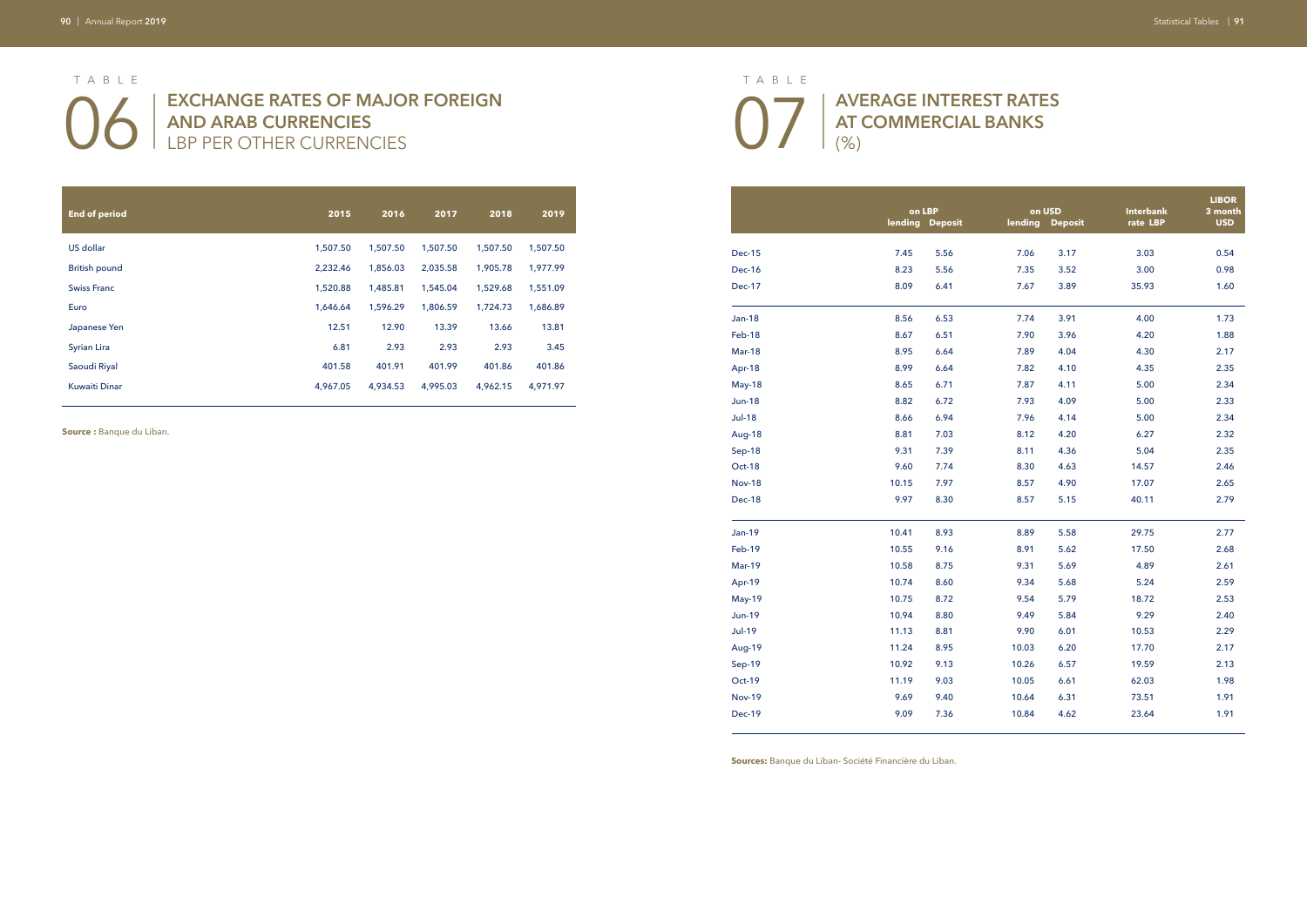O8 | CONSOLIDATED BALANCE SHEET | 0F COMMERCIAL BANKS<br>
(END OF PERIOD - BILLION LBP) **OF COMMERCIAL BANKS**  (END OF PERIOD - BILLION LBP)

## **EVOLUTION OF THE MAIN ITEMS OF COMMERCIAL BANKS CONSOLIDATED BALANCE SHEET** (END OF PERIOD, BILLION LBP)

| <b>Items</b>                                                          | 2016    | 2017    | 2018    | 2019**  |
|-----------------------------------------------------------------------|---------|---------|---------|---------|
|                                                                       |         |         |         |         |
| <b>Assets</b>                                                         |         |         |         |         |
| <b>Reserves</b>                                                       | 135,305 | 156,667 | 197,138 | 178,208 |
| <b>Vault Cash</b>                                                     | 693     | 774     | 850     | 741     |
| Deposits with Central Bank                                            | 134,612 | 155,893 | 196,288 | 177,468 |
| <b>Claims on Resident Private Sector</b> (including financial sector) | 76,369  | 80,824  | 78,796  | 66,627  |
| in LBP                                                                | 23,595  | 26,400  | 24,850  | 20,883  |
| in FC                                                                 | 52,774  | 54,424  | 53,946  | 45,744  |
| <b>Claims on Public Sector</b>                                        | 52,345  | 48,163  | 50,651  | 43,240  |
| o/w Treasury Bills in LBP                                             | 28,936  | 26,556  | 26,198  | 22,071  |
| <b>Treasury Bills in FC</b>                                           | 23,191  | 21,373  | 24,178  | 20,827  |
| <b>Other Claims</b>                                                   | 218     | 234     | 275     | 343     |
| <b>Foreign Assets</b>                                                 | 34,824  | 35,579  | 37,991  | 26,535  |
| Claims on N.R. Private Sector                                         | 9,039   | 9,152   | 10,728  | 8,400   |
| <b>Claims on N.R. Banks</b>                                           | 16,354  | 17,035  | 18,074  | 10,202  |
| Other Foreign Assets *                                                | 9,431   | 9,392   | 9,188   | 7,933   |
| <b>Fixed Assets</b>                                                   | 6,404   | 7,131   | 7,636   | 7,925   |
| <b>Resident private sector securities</b>                             | 2,027   | 2,355   | 2,671   | 2,413   |
| <b>Unclassified Assets</b>                                            | 726     | 713     | 1,214   | 1,850   |
| <b>Total</b>                                                          | 307,999 | 331,433 | 376,097 | 326,797 |
| <b>Liabilities</b>                                                    |         |         |         |         |
| <b>Resident Private Sector Deposits (including financial sector)</b>  | 193,765 | 201,263 | 205,859 | 190,566 |
| Deposits in LBP                                                       | 76,904  | 73,100  | 70,696  | 52,687  |
| Deposits in FC                                                        | 116,861 | 128,164 | 135,163 | 137,879 |
| <b>Public Sector Deposits</b>                                         | 5,956   | 6,484   | 6,445   | 7,379   |
| <b>N.R. Private Sector Deposits</b>                                   | 51,196  | 52,998  | 56,870  | 48,920  |
| in LBP                                                                | 6,827   | 6,440   | 6,501   | 4,733   |
| in FC                                                                 | 44,369  | 46,558  | 50,369  | 44,187  |
| <b>N.R Financial Sector Deposits</b>                                  | 9,467   | 11,278  | 13,961  | 13,310  |
| <b>Bonds</b>                                                          | 408     | 416     | 324     | 617     |
| <b>Capital Accounts</b>                                               | 27,497  | 28,831  | 30,383  | 31,240  |
| <b>Core Capital</b>                                                   | 25,660  | 26,955  | 28,235  | 29,278  |
| <b>Supplementary Capital</b>                                          | 1,838   | 1,876   | 2,148   | 1,962   |
| <b>Unclassified Liabilities</b>                                       | 19,708  | 30,163  | 62,256  | 34,766  |
| <b>Total</b>                                                          | 307,999 | 331,433 | 376,097 | 326,797 |

| <b>Items</b>                                     | 2016    | 2017    | 2018    | 2019*   |
|--------------------------------------------------|---------|---------|---------|---------|
| Total Deposits of Resident & N.R. Private Sector | 244,961 | 254,261 | 262,729 | 239,486 |
| Change %                                         |         | 3.8     | 3.3     | (8.8)   |
| Total Claims on Resident & N.R. Private Sector   | 85,408  | 89,976  | 89,524  | 75,027  |
| Change %                                         |         | 5.3     | (0.5)   | (16.2)  |
| Claims on Public Sector                          | 52,345  | 48,163  | 50,651  | 43,240  |
| Change %                                         |         | (8.0)   | 5.2     | (14.6)  |
| Claims on N.R. Banks                             | 16,354  | 17,035  | 18,074  | 10,202  |
| Change %                                         |         | 4.2     | 6.1     | (43.6)  |
| Deposits with Central Bank                       | 134,612 | 155,893 | 196,288 | 177,468 |
| Change %                                         |         | 15.8    | 25.9    |         |
| <b>Capital Accounts</b>                          | 27,497  | 28,831  | 30,383  | 31,240  |
| Change %                                         |         | 4.9     | 5.4     | 2.8     |
| <b>Total Assets</b>                              | 307,999 | 331,433 | 376,097 | 326,797 |
| Change %                                         |         | 7.6     | 13.5    |         |
|                                                  |         |         |         |         |

**Source:** Banque du Liban.

N.R= Non resident

\*include currency & deposits with other central banks, NR securities portfolio & other foreign assets.

\*\*Starting December 2019, and according to the offsetting criteria in IAS 32 "Financial Instruments: Presentation" and the disclosure on offsetting financial assets and financial liabilities in IFRS 7, banks have offset their loans taken from BDL in Lebanese pound with their corresponding placements at Banque du Liban in Lebanese pound carrying same maturities. Then each of Total Assets/Liabilities, Deposits with BDL and Unclassified Liabilities can't be compared with the preceding year.

**Source :** Banque du Liban

N.R: Non resident

( ) indicates a negative number

\*Starting December 2019, and according to the offsetting criteria in IAS 32 "Financial Instruments: Presentation" and the disclosure on offsetting financial assets and financial liabilities in IFRS 7, banks have offset their loans taken from BDL in Lebanese pound with their corresponding placements at Banque du Liban in Lebanese pound carrying same maturities. Then each of Total Assets/Liabilities, Deposits with BDL and Unclassified Liabilities can't be compared with the preceding year.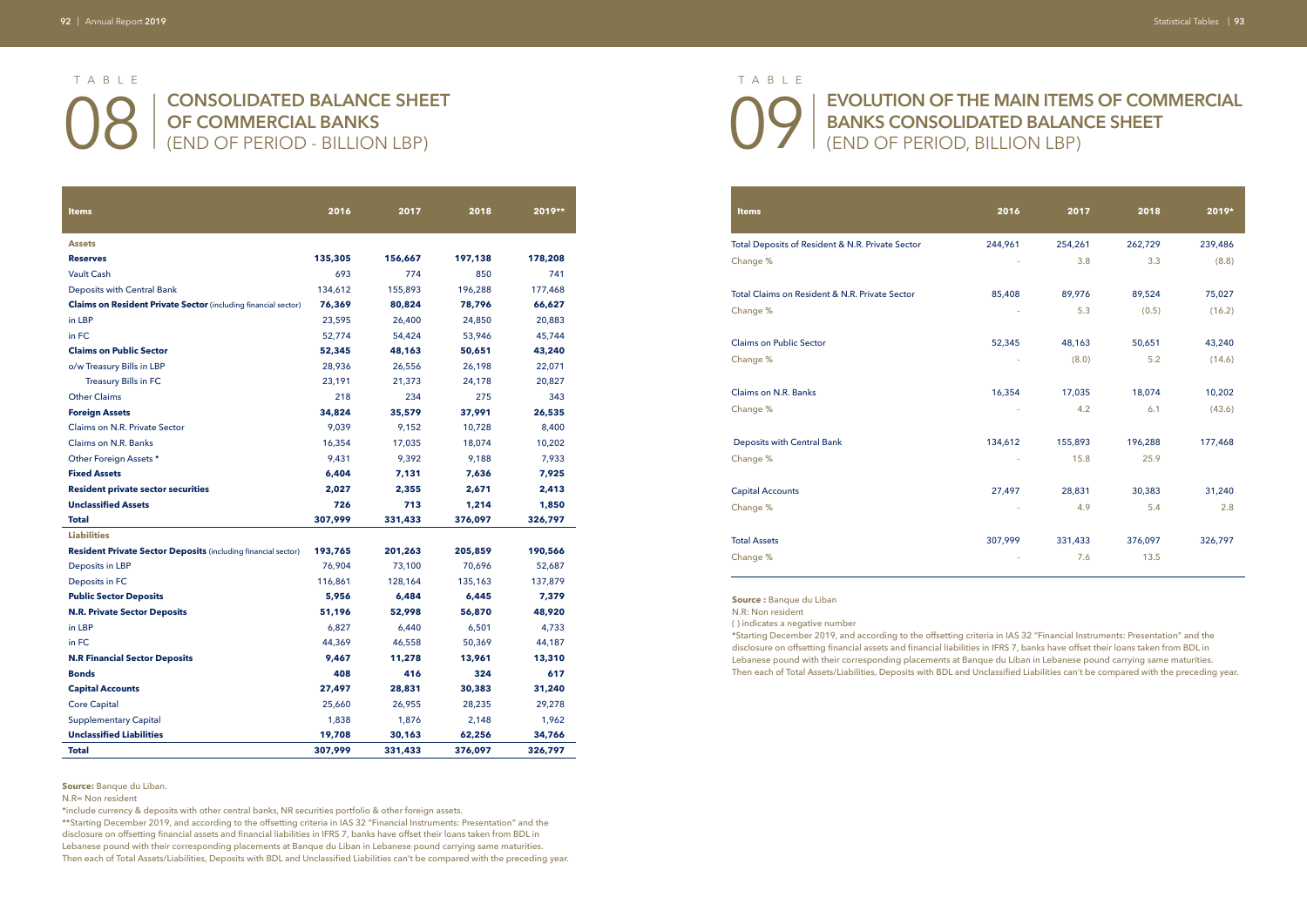## **CONSOLIDATED PROFIT AND LOSS ACCOUNTS OF ALL BANKS OPERATING IN LEBANON**

|                                             |        | <b>In LBP Billion</b> |        |       | in % of total |       |
|---------------------------------------------|--------|-----------------------|--------|-------|---------------|-------|
|                                             | 2016   | 2017                  | 2018   | 2016  | 2017          | 2018  |
| <b>Expenses</b>                             |        |                       |        |       |               |       |
| Interest paid                               | 10,866 | 12,331                | 15,609 | 65.3  | 68.6          | 73.9  |
| Net provisions                              | 262    | 951                   | 280    | 1.6   | 5.3           | 1.3   |
| <b>Staff Expenses</b>                       | 2,196  | 2,207                 | 2,291  | 13.2  | 12.3          | 10.9  |
| General operating expenses                  | 2,290  | 1,509                 | 1,464  | 13.8  | 8.4           | 6.9   |
| Depreciation and net provisions/            |        |                       |        |       |               |       |
| Dividends on tangible and intangible assets | 262    | 359                   | 250    | 1.6   | 2.0           | 1.2   |
| Income tax                                  | 776    | 624                   | 1,217  | 4.7   | 3.5           | 5.8   |
| <b>Total</b>                                | 16,652 | 17,981                | 21,111 | 100.0 | 100.0         | 100.0 |
| <b>Income</b>                               |        |                       |        |       |               |       |
| Interests received                          | 15,990 | 18,067                | 22,554 | 81.9  | 84.2          | 92.1  |
| Net commissions received &                  |        |                       |        |       |               |       |
| other operating income                      | 3,555  | 3,019                 | 1,874  | 18.2  | 14.1          | 7.7   |
| Net extraordinary income                    | (29)   | 365                   | 51     | (0.1) | 1.7           | 0.2   |
| <b>Total</b>                                | 19,516 | 21,451                | 24,479 | 100.0 | 100.0         | 100.0 |
| <b>Net Profit</b>                           | 2,864  | 3,470                 | 3,368  |       |               |       |

**Source :** Banque du Liban

( ) indicates a negative number

# 10 BANKS' EXPENSES **8** INCOME DISTRIBUTION **& INCOME DISTRIBUTION**  TABLE TABLE

|                                                       |        | <b>In LBP billion</b> |        |           | Annual change (%) |
|-------------------------------------------------------|--------|-----------------------|--------|-----------|-------------------|
|                                                       | 2016   | 2017                  | 2018   | 2017/2016 | 2018/2017         |
| 1 Interest Received                                   | 15,990 | 18,067                | 22,554 | 13.0      | 24.8              |
| 2   Interest Paid                                     | 10,866 | 12,331                | 15,609 | 13.5      | 26.6              |
| 3 Interest margin (1-2)                               | 5,124  | 5,736                 | 6,945  | 11.9      | 21.1              |
| 4 Net Provisions for doubtful debt                    | 262    | 951                   | 280    | 263.0     | (70.6)            |
| 5 Net Interest received (3-4)                         | 4,862  | 4,785                 | 6,665  | (1.6)     | 39.3              |
| 6   Net Commissions received & other operating income | 3,555  | 3,019                 | 1,874  | (15.1)    | (37.9)            |
| 7 Net Financial Income (5+6)                          | 8,417  | 7,804                 | 8,539  | (7.3)     | 9.4               |
| 8 Staff Expenses                                      | 2,196  | 2,207                 | 2.291  | 0.5       | 3.8               |
| 9 Other operating charges                             | 2.290  | 1,509                 | 1.464  | (34.1)    | (3.0)             |
| 10 Depreciation and net provisions/                   |        |                       |        |           |                   |
| Dividends on tangible and intangible assets           | 262    | 359                   | 250    | 37.0      | (30.4)            |
| 11 Ordinary profits before taxes (7-8-9 -10)          | 3.669  | 3,729                 | 4,534  | 1.6       | 21.6              |
| 12 Net Extraordinary income                           | (29)   | 365                   | 51     |           |                   |
| 13 Profits before taxes (11+12)                       | 3.640  | 4.094                 | 4,585  | 12.5      | 12.0              |
| 14 Income tax                                         | 776    | 624                   | 1,217  | (19.6)    | 95.0              |
| 15 Net profit after tax $(10+11-12)$                  | 2,864  | 3,470                 | 3,368  | 21.2      | (2.9)             |

**Source:** Banque du Liban

( ) indicates a negative number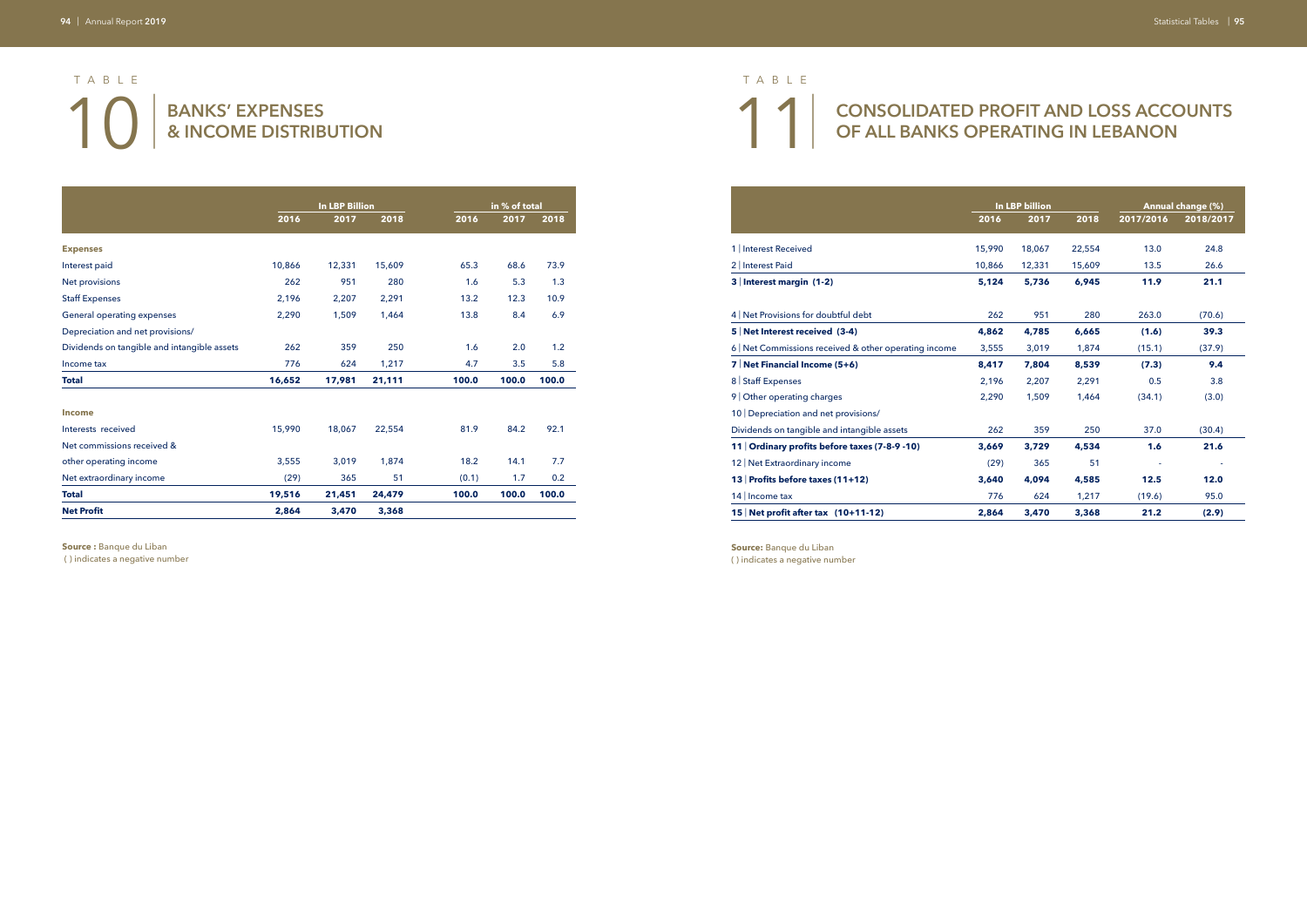**EVOLUTION OF DEPOSITS AND CLAIMS AT BANKS** (END OF PERIOD)

# **CONCENTRATION OF BANKING ACTIVITY**

END OF 2018 (%)

## First Five Groups First Ten Groups First twenty Groups First Thirty Groups

|                                              | 2016    | 2017    | 2018    | 2019    |
|----------------------------------------------|---------|---------|---------|---------|
| In Lebanese Pounds (billion LBP)             |         |         |         |         |
| Deposits of Resident and N.R. Private Sector | 83,731  | 79,540  | 77,197  | 57,420  |
| Change %                                     |         | (5.0)   | (2.9)   | (25.6)  |
| <b>Claims on Resident Private Sector</b>     | 24,434  | 28,220  | 27,561  | 23,476  |
| Change %                                     |         | 15.5    | (2.3)   | (14.8)  |
| Claims / Deposits (%)                        | 29.2    | 35.5    | 35.7    | 40.9    |
| <b>In Foreign Currencies (USD million)</b>   |         |         |         |         |
| Deposits of Resident and N.R. Private sector | 106,952 | 115,902 | 123,073 | 120,773 |
| Change %                                     |         | 8.4     | 6.2     | (1.9)   |
| Claims on Resident and N.R. Private Sector   | 40,447  | 40,967  | 41,103  | 34,196  |
| Change %                                     |         | 1.3     | 0.3     | (16.8)  |
| Claims / Deposits (%)                        | 37.8    | 35.3    | 33.4    | 28.3    |

**Source:** Banque du Liban N.R: Non resident

( ) indicates a negative number

**Source:** BILANBANQUES 2019

|                            | <b>Assets</b> | <b>Deposits</b> | <b>Credits</b> |
|----------------------------|---------------|-----------------|----------------|
| <b>First Five Groups</b>   | 52.0          | 51.9            | 45.5           |
| <b>First Ten Groups</b>    | 78.9          | 79.5            | 73.1           |
| <b>First twenty Groups</b> | 93.7          | 95.3            | 91.9           |
| <b>First Thirty Groups</b> | 98.6          | 99.4            | 98.2           |
| <b>All Banks</b>           | 100.0         | 100.0           | 100.0          |
|                            |               |                 |                |



**First Five Groups** 

**First Ten Groups First Twenty Groups** 

**First Thirty Groups** 

All Banks

### **Total Assets**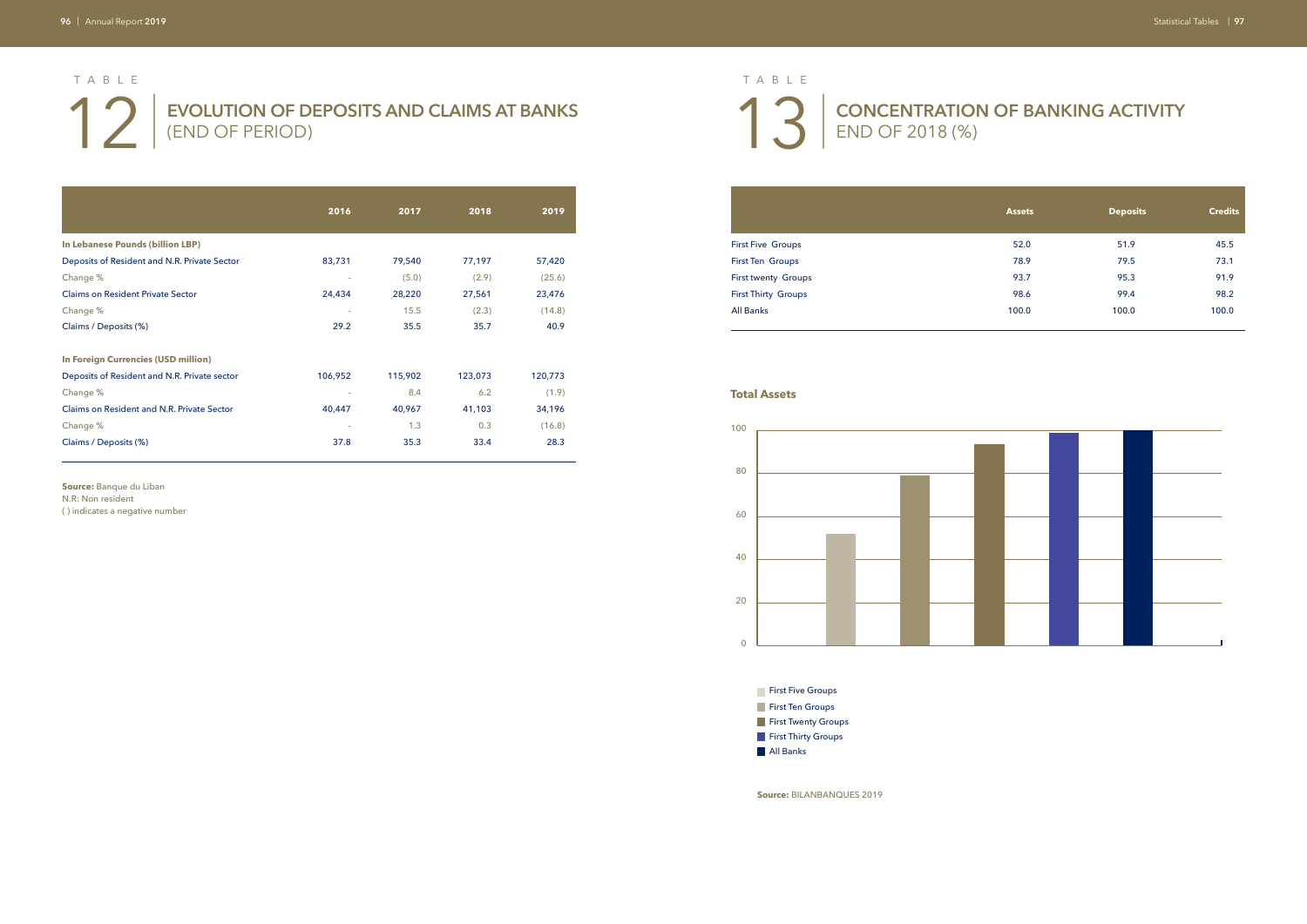### **Regional Distribution of Bank Deposits** (eop, %) **Disrtibution of Beneficiaries by Credit Range** (end of period)

### **Regional Distribution of Bank Credits** (eop, %) **Distribution of Utilized Credit Amount by Credit Range** (End of period - billion LBP)

| Less than 5 millions LBP          |
|-----------------------------------|
|                                   |
| Between 5 & 25 millions LBP       |
| Between 25 & 100 millions LBP     |
| Between 100 & 500 millions LBP    |
| Between 500 & 1000 millions LBP   |
| Between 1000 & 5000 millions LBP  |
| Between 5000 & 10000 millions LBP |
| More than 10000 millions LBP      |
| <b>Total</b>                      |

|                  |               | by region     |               | by depositor  |
|------------------|---------------|---------------|---------------|---------------|
| <b>Region</b>    | <b>Dec-18</b> | <b>Dec-19</b> | <b>Dec-18</b> | <b>Dec-19</b> |
| Beirut & Suburbs | 67.64         | 66.06         | 47.08         | 47.58         |
| Mount Lebanon    | 14.62         | 15.24         | 18.69         | 18.83         |
| <b>Bekaa</b>     | 4.79          | 5.03          | 8.97          | 8.75          |
| South Lebanon    | 6.96          | 7.31          | 12.92         | 12.39         |
| North Lebanon    | 5.99          | 6.37          | 12.34         | 12.45         |
| <b>Total</b>     | 100.00        | 100.00        | 100.00        | 100.00        |

|                                   |         | <b>Dec-18</b> |         | Sep-19 |
|-----------------------------------|---------|---------------|---------|--------|
|                                   | number  | %             | number  | %      |
| Less than 5 millions LBP          | 96,227  | 15.35         | 107,461 | 17.62  |
| Between 5 & 25 millions LBP       | 297,051 | 47.39         | 287,627 | 47.16  |
| Between 25 & 100 millions LBP     | 129,248 | 20.62         | 115,813 | 18.99  |
| Between 100 & 500 millions LBP    | 88,400  | 14.10         | 84,104  | 13.79  |
| Between 500 & 1000 millions LBP   | 7,524   | 1.20          | 6,957   | 1.14   |
| Between 1000 & 5000 millions LBP  | 5,803   | 0.93          | 5,450   | 0.89   |
| Between 5000 & 10000 millions LBP | 1,143   | 0.18          | 1,071   | 0.18   |
| More than 10000 millions LBP      | 1,443   | 0.23          | 1,386   | 0.23   |
| Total                             | 626,839 | 100.00        | 609,869 | 100.00 |
|                                   |         |               |         |        |

# 14 | 15 | TABLE TABLE

|                                   |              | <b>Dec-18</b> | Sep-19       |        |  |
|-----------------------------------|--------------|---------------|--------------|--------|--|
|                                   | <b>Value</b> | %             | <b>Value</b> | %      |  |
| Less than 5 millions LBP          | 207          | 0.20          | 230          | 0.23   |  |
| Between 5 & 25 millions LBP       | 3,698        | 3.53          | 3,510        | 3.56   |  |
| Between 25 & 100 millions LBP     | 6,167        | 5.88          | 5,632        | 5.71   |  |
| Between 100 & 500 millions LBP    | 17,398       | 16.60         | 16,416       | 16.65  |  |
| Between 500 & 1000 millions LBP   | 5,145        | 4.91          | 4,754        | 4.82   |  |
| Between 1000 & 5000 millions LBP  | 12,428       | 11.86         | 11,579       | 11.74  |  |
| Between 5000 & 10000 millions LBP | 7,979        | 7.61          | 7,466        | 7.57   |  |
| More than 10000 millions LBP      | 51,794       | 49.41         | 49,019       | 49.71  |  |
| Total                             | 104,816      | 100.00        | 98,606       | 100.00 |  |

|                  |               | by region     |               | by beneficiary |
|------------------|---------------|---------------|---------------|----------------|
| <b>Region</b>    | <b>Dec-18</b> | <b>Dec-19</b> | <b>Dec-18</b> | <b>Dec-19</b>  |
| Beirut & Suburbs | 74.73         | 73.93         | 52.22         | 52.85          |
| Mount Lebanon    | 13.11         | 13.56         | 18.44         | 18.39          |
| <b>Bekaa</b>     | 3.22          | 3.34          | 7.52          | 7.31           |
| South Lebanon    | 4.48          | 4.51          | 10.34         | 10.14          |
| North Lebanon    | 4.46          | 4.65          | 11.48         | 11.31          |
| <b>Total</b>     | 100.00        | 100.00        | 100.00        | 100.00         |

**Source:** Banque du Liban

**Source:** Banque du Liban

**Source:** Banque du Liban

**Source:** Banque du Liban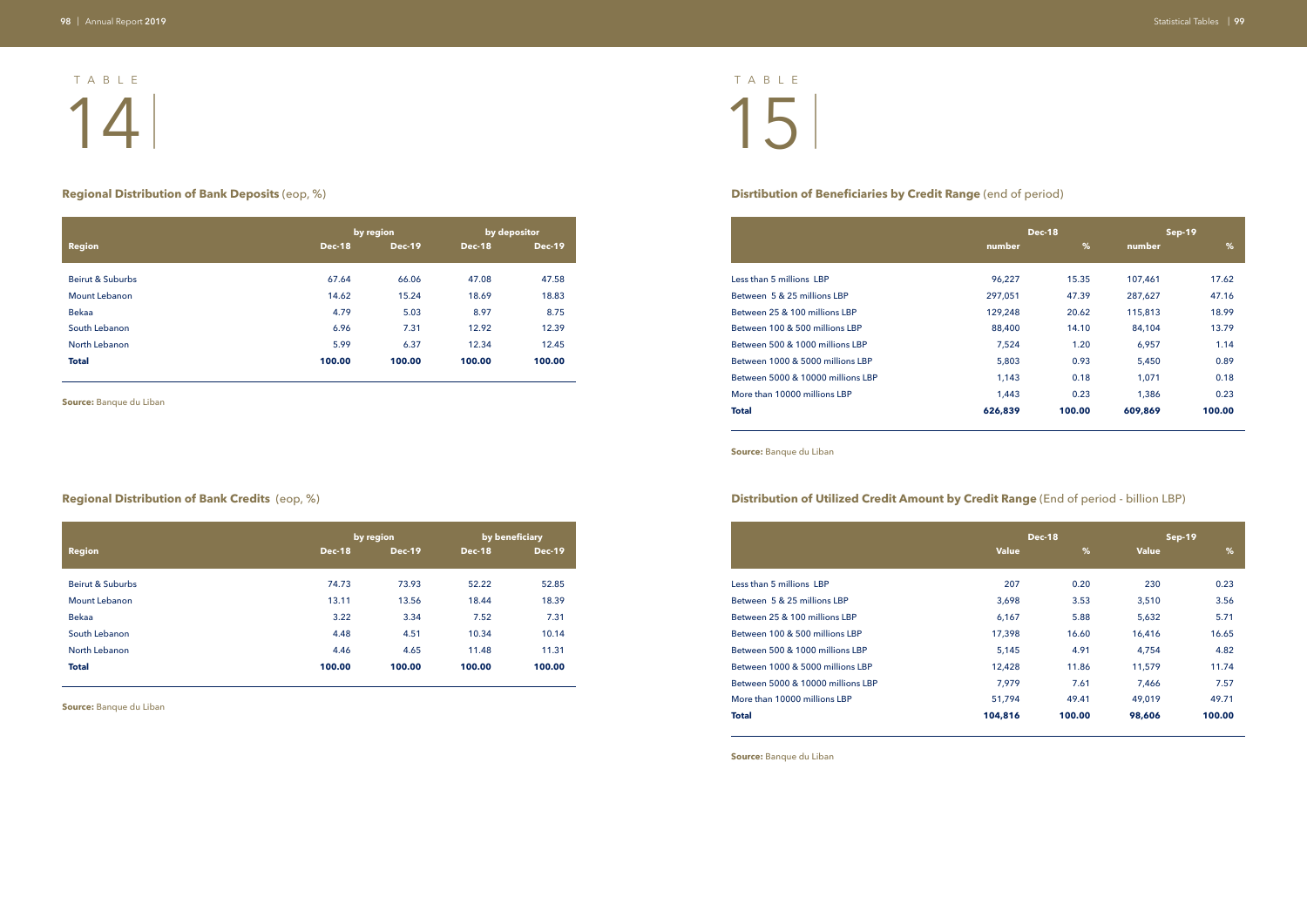**SECTORIAL DISTRIBUTION OF UTILIZED CREDITS IN THE FINANCIAL SECTOR** 2015 - 2019

## **CHECKS CLEARED IN LEBANESE POUNDS**  (NUMBER IN THOUSANDS, VALUE IN LBP BILLION)

|                                 | <b>Value LBP billion</b> |        |         |         |        |
|---------------------------------|--------------------------|--------|---------|---------|--------|
| <b>Economic Sector</b>          | 2015                     | 2016   | 2017    | 2018    | 2019   |
| Agriculture                     | 1,064                    | 1,146  | 1,184   | 1,190   | 1,136  |
| Industry                        | 9,398                    | 9,517  | 10,304  | 11,498  | 9,672  |
| Consrtuction                    | 16,335                   | 17,414 | 17,267  | 16,813  | 14,898 |
| <b>Trade &amp; Services</b>     | 30,991                   | 31,346 | 34,110  | 35,704  | 29622  |
| <b>Financial Intermediation</b> | 5,458                    | 5,169  | 5,452   | 4,681   | 3,725  |
| <b>Others</b>                   | 2,468                    | 2,527  | 2,846   | 3,054   | 2,584  |
| <b>Individuals</b>              | 27,060                   | 29,662 | 32,332  | 31,876  | 28,142 |
| <b>Total</b>                    | 92,774                   | 96,781 | 103,495 | 104,816 | 89,779 |

| 2015   | 2016   | <b>Number</b><br>2017 | 2018   | 2019   |
|--------|--------|-----------------------|--------|--------|
| 4,117  | 4,286  | 4,591                 | 4,699  | 4,636  |
|        |        |                       |        |        |
| 2015   | 2016   | <b>Value</b><br>2017  | 2018   | 2019   |
| 28,210 | 29,985 | 32,674                | 33,366 | 33,385 |

|                                 | in % of Total |        |        |        |        |
|---------------------------------|---------------|--------|--------|--------|--------|
| <b>Economic Sector</b>          | 2015          | 2016   | 2017   | 2018   | 2019   |
| Agriculture                     | 1.15          | 1.18   | 1.14   | 1.14   | 1.27   |
| Industry                        | 10.13         | 9.83   | 9.96   | 10.97  | 10.77  |
| Consrtuction                    | 17.61         | 17.99  | 16.68  | 16.04  | 16.59  |
| <b>Trade &amp; Services</b>     | 33.40         | 32.39  | 32.96  | 34.06  | 32.99  |
| <b>Financial Intermediation</b> | 5.88          | 5.34   | 5.27   | 4.47   | 4.15   |
| Others                          | 2.66          | 2.61   | 2.75   | 2.91   | 2.88   |
| <b>Individuals</b>              | 29.17         | 30.65  | 31.24  | 30.41  | 31.35  |
| <b>Total</b>                    | 100.00        | 100.00 | 100.00 | 100.00 | 100.00 |



**Source:** Banque du Liban

**Source:** Banque du Liban



**Average value of checks cleared in LBP** (In thousands of LBP)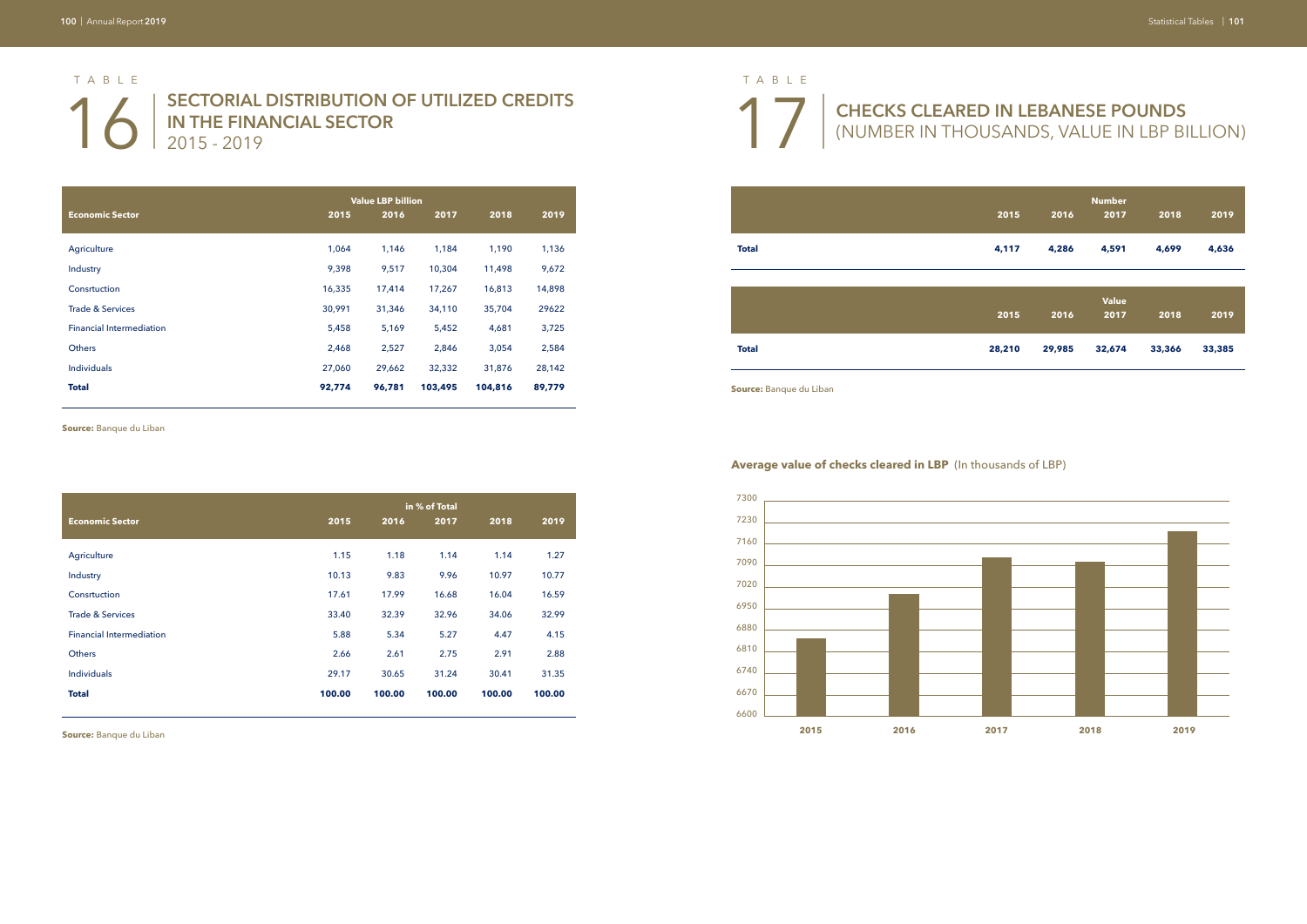# **18 | CHECKS CLEARED IN FOREIGN CURRENCIES**<br>
(NUMBER IN THOUSANDS, VALUE IN USD MILLI (NUMBER IN THOUSANDS, VALUE IN USD MILLION) TABLE

| 2016  | 2017  | 2018  | 2019  |
|-------|-------|-------|-------|
| 67    | 65    | 65    | 63    |
| 50    | 49    | 49    | 47    |
| 17    | 16    | 16    | 16    |
| 1,056 | 1,065 | 1,080 | 1,058 |
| 567   | 565   | 568   | 562   |
| 203   | 207   | 211   | 211   |
| 103   | 108   | 111   | 109   |
| 115   | 116   | 118   | 109   |
| 68    | 69    | 72    | 67    |
|       |       |       |       |

|              | 2015   | 2016   | <b>Number</b><br>2017 | 2018   | 2019   |
|--------------|--------|--------|-----------------------|--------|--------|
| <b>Total</b> | 8,394  | 8,033  | 7,634                 | 7,183  | 5,294  |
|              |        |        |                       |        |        |
|              | 2015   | 2016   | <b>Value</b><br>2017  | 2018   | 2019   |
| <b>Total</b> | 50,831 | 48,144 | 46,578                | 44,429 | 34,825 |

**Source:** Banque du Liban

| <b>Number of operating banks</b>           |
|--------------------------------------------|
| Commercial                                 |
| Investment                                 |
| <b>Number of Commercial banks branches</b> |
| Beirut & Suburbs                           |
| Mount Lebanon                              |
| North Lebanon                              |
| South Lebanon                              |
| <b>Bekaa</b>                               |
|                                            |
| <b>Source:</b> Banque du Liban             |



### **Average value of checks cleared in FC** (In U.S.\$) **Geographical distribution of commercial bank branches 2019**

19 |

# **DISTRIBUTION OF COMMERCIAL BANKS BRANCHES IN LEBANON**  (INCLUDING MAIN BRANCH)

### TABLE

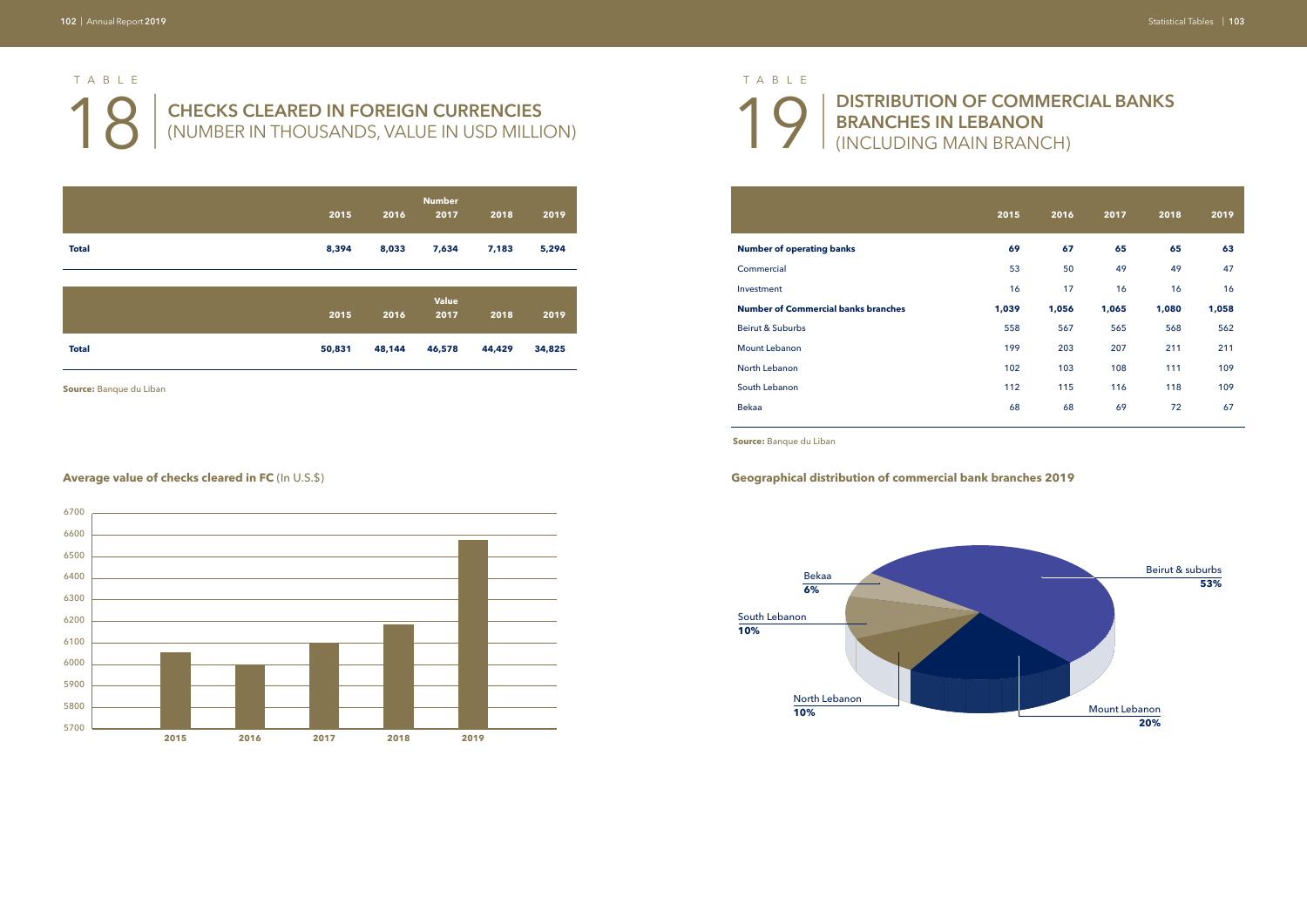## 20 | 21 | **DISTRIBUTION OF BANKING SECTOR EMPLOYEES**  (IN NUMBER) 2015 - 2019

### **DISTRIBUTION OF BANKING SECTOR EMPLOYEES**

(IN PERCENT) 2015 - 2019

|                                           | 2015   | 2016   | 2017   | 2018   | 2019   |
|-------------------------------------------|--------|--------|--------|--------|--------|
| <b>Total number of employees</b>          | 24,638 | 25,260 | 26,005 | 25,908 | 24,886 |
| <b>According to sex</b>                   |        |        |        |        |        |
| Male                                      | 13,066 | 13,276 | 13,577 | 13,451 | 12,865 |
| Female                                    | 11,572 | 11,984 | 12,428 | 12,457 | 12,021 |
| <b>According to Age</b>                   |        |        |        |        |        |
| Less than 25 years                        | 2,085  | 2,044  | 2,150  | 1,774  | 1,007  |
| Between 25 & 40 years                     | 12,297 | 12,941 | 13,536 | 13,739 | 13,526 |
| Between 40 & 60 years                     | 8,908  | 8,865  | 8,879  | 8,915  | 8,827  |
| More than 60 years                        | 1,348  | 1,410  | 1,440  | 1,480  | 1,526  |
| <b>Status</b>                             |        |        |        |        |        |
| Single                                    | 9,867  | 9,699  | 9,801  | 9,462  | 8,541  |
| Married*                                  | 14,771 | 15,561 | 16,204 | 16,446 | 16,345 |
| Number of children                        | 21,074 | 20,430 | 21,902 | 22,079 | 21,051 |
| <b>According to the educational level</b> |        |        |        |        |        |
| Less than Bac.                            | 2,365  | 2,316  | 2,208  | 2,056  | 1,898  |
| Bac. 2nd part or equivalent               | 3,559  | 3,351  | 3,304  | 3,150  | 2,807  |
| University degree                         | 18,714 | 19,593 | 20,493 | 20,702 | 20,181 |
| <b>According to bank's category</b>       |        |        |        |        |        |
| Lebanese Commercial Banks sal             | 23,139 | 23,753 | 24,648 | 24,557 | 23,554 |
| <b>Foreign Commercial Banks</b>           | 734    | 708    | 515    | 513    | 490    |
| <b>Investment Banks</b>                   | 765    | 799    | 842    | 838    | 842    |

**Source:** Association of Banks in Lebanon.

**Source:** Association of Banks in Lebanon. \* Married, divorced or widowed.

| <b>According to sex</b>                   |      |
|-------------------------------------------|------|
| Male                                      | 53.0 |
| Female                                    | 47.0 |
| <b>According to Age</b>                   |      |
| Less than 25 years                        | 8.5  |
| Between 25 & 40 years                     | 49.9 |
| Between 40 & 60 years                     | 36.2 |
| More than 60 years                        | 5.5  |
| <b>Status</b>                             |      |
| Single                                    | 40.0 |
| Married*                                  | 60.0 |
| <b>According to the educational level</b> |      |
| Less than Bac.                            | 9.6  |
| Bac. 2nd part or equivalent               | 14.4 |
| University degree                         | 76.0 |
| <b>According to bank's category</b>       |      |
| Lebanese Commercial Banks sal             | 93.9 |
| <b>Foreign Commercial Banks</b>           | 3.0  |
| <b>Investment Banks</b>                   | 3.1  |

|                                           | 2015 | 2016 | 2017 | 2018 | 2019 |
|-------------------------------------------|------|------|------|------|------|
| <b>According to sex</b>                   |      |      |      |      |      |
| Male                                      | 53.0 | 52.6 | 52.2 | 51.9 | 51.7 |
| Female                                    | 47.0 | 47.4 | 47.8 | 48.1 | 48.3 |
| <b>According to Age</b>                   |      |      |      |      |      |
| Less than 25 years                        | 8.5  | 8.1  | 8.3  | 6.8  | 4.0  |
| Between 25 & 40 years                     | 49.9 | 51.2 | 52.1 | 53.0 | 54.4 |
| Between 40 & 60 years                     | 36.2 | 35.1 | 34.1 | 34.4 | 35.5 |
| More than 60 years                        | 5.5  | 5.6  | 5.5  | 5.7  | 6.1  |
| <b>Status</b>                             |      |      |      |      |      |
| Single                                    | 40.0 | 38.4 | 37.7 | 36.5 | 34.3 |
| Married*                                  | 60.0 | 61.6 | 62.3 | 63.5 | 65.7 |
| <b>According to the educational level</b> |      |      |      |      |      |
| Less than Bac.                            | 9.6  | 9.2  | 8.5  | 7.9  | 7.6  |
| Bac. 2nd part or equivalent               | 14.4 | 13.3 | 12.7 | 12.2 | 11.3 |
| University degree                         | 76.0 | 77.6 | 78.8 | 79.9 | 81.1 |
| <b>According to bank's category</b>       |      |      |      |      |      |
| Lebanese Commercial Banks sal             | 93.9 | 94.0 | 94.8 | 94.8 | 94.6 |
| Foreign Commercial Banks                  | 3.0  | 2.8  | 2.0  | 2.0  | 2.0  |
| <b>Investment Banks</b>                   | 3.1  | 3.2  | 3.2  | 3.2  | 3.4  |

\* Married, divorced or widowed.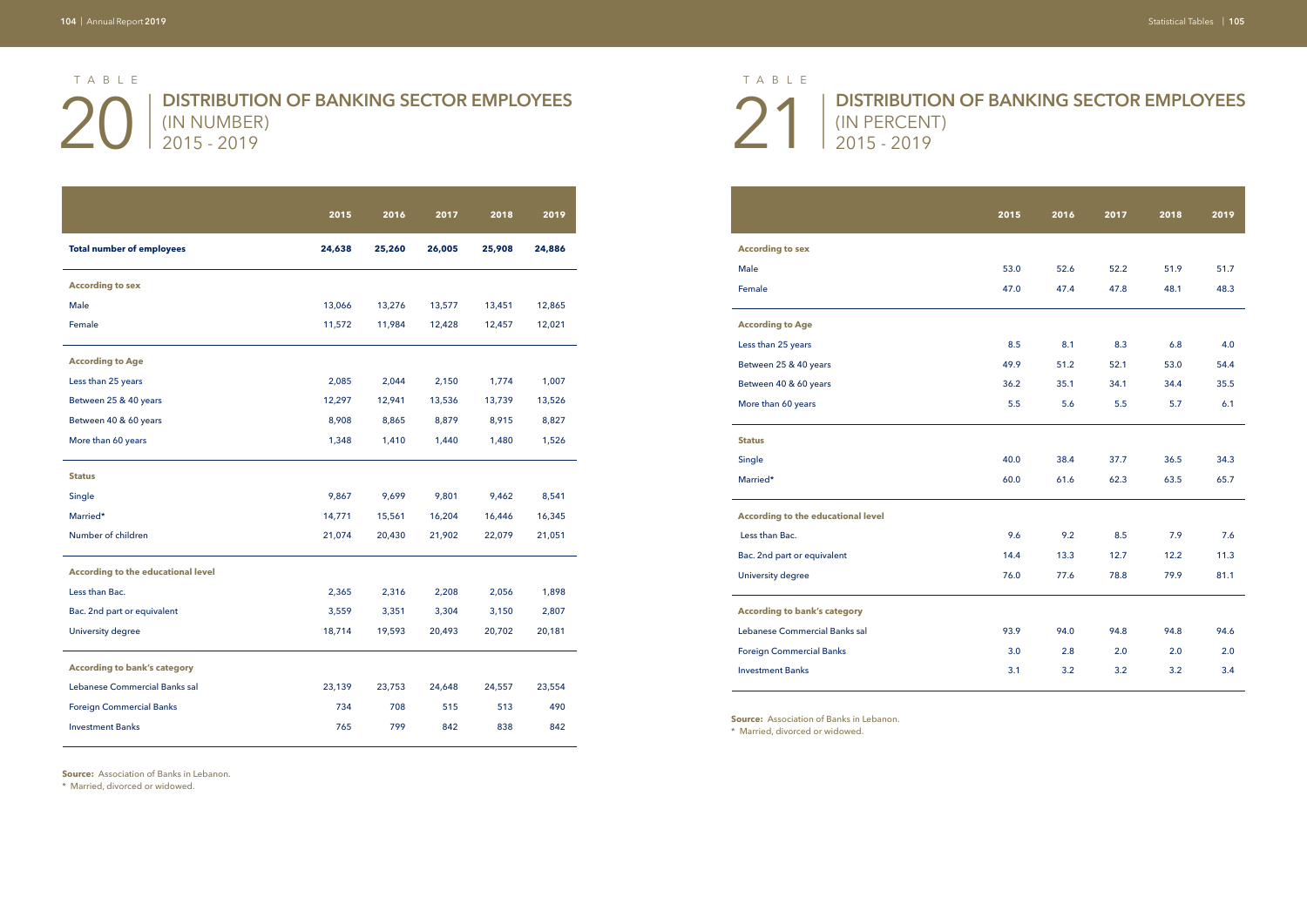# 22 | DISTRIBUTION OF BANKING SECTOR EMPLOYEES 23 | ANNUAL CHANGE IN %) (ANNUAL CHANGE IN %) 2016 - 2019

# **WAGES AND ALLOWANCES OF BANKING SECTOR**

**EMPLOYEES** (BILLION LBP) 2015 - 2019

|                                           | 2016   | 2017    | 2018    | 2019    |
|-------------------------------------------|--------|---------|---------|---------|
| <b>Total number of employees</b>          | 2.52   | 2.95    | (0.37)  | (3.94)  |
| <b>According to sex</b>                   |        |         |         |         |
| Male                                      | 1.61   | 2.27    | (0.93)  | (4.36)  |
| Female                                    | 3.56   | 3.70    | 0.23    | (3.50)  |
| <b>According to Age</b>                   |        |         |         |         |
| Less than 25 years                        | (1.97) | 5.19    | (17.49) | (43.24) |
| Between 25 & 40 years                     | 5.24   | 4.60    | 1.50    | (1.55)  |
| Between 40 & 60 years                     | (0.48) | 0.16    | 0.41    | (0.99)  |
| More than 60 years                        | 4.60   | 2.13    | 2.78    | 3.11    |
| <b>Status</b>                             |        |         |         |         |
| Single                                    | (1.70) | 1.05    | (3.46)  | (9.73)  |
| Married*                                  | 5.35   | 4.13    | 1.49    | (0.61)  |
| Number of childrens                       | (3.06) | 7.21    | 0.81    | (4.66)  |
| <b>According to the educational level</b> |        |         |         |         |
| Less than Bac.                            | (2.07) | (4.66)  | (6.88)  | (7.68)  |
| Bac. 2nd part or equivalent               | (5.84) | (1.40)  | (4.66)  | (10.89) |
| University degree                         | 4.70   | 4.59    | 1.02    | (2.52)  |
| <b>According to bank's category</b>       |        |         |         |         |
| Lebanese Commercial Banks sal             | 2.65   | 3.77    | (0.37)  | (4.08)  |
| <b>Foreign Commercial Banks</b>           | (3.54) | (27.26) | (0.39)  | (4.48)  |
| <b>Investment Banks</b>                   | 4.44   | 5.38    | (0.48)  | 0.48    |

**Source:** Association of Banks in Lebanon.

\* Married, divorced or widowed.

( ) indicates a negative number.

|                                     | 2015    | 2016    | 2017    | 2018    | 2019    |
|-------------------------------------|---------|---------|---------|---------|---------|
| <b>Salaries</b>                     | 1,122.3 | 1,193.2 | 1,263.4 | 1,313.3 | 1,349.2 |
| <b>Family Benefits</b>              |         |         |         |         |         |
| <b>NSSF</b>                         | 25.6    | 26.3    | 26.9    | 27.4    | 26.6    |
| <b>Surplus</b>                      | 11.7    | 11.8    | 12.3    | 12.5    | 12.0    |
| <b>Allowances of End of Service</b> |         |         |         |         |         |
| <b>NSSF</b>                         | 106.3   | 114.1   | 118.1   | 121.8   | 115.4   |
| Provisions                          | 126.3   | 113.8   | 113.2   | 149.1   | 107.1   |
| <b>Health Allowances</b>            |         |         |         |         |         |
| <b>NSSF</b>                         | 47.7    | 48.6    | 59.5    | 62.1    | 61.2    |
| <b>Surplus</b>                      | 39.0    | 42.2    | 43.5    | 47.3    | 49.6    |
| <b>Other Benefits</b>               | 316.5   | 338.1   | 360.0   | 376.8   | 319.2   |
| <b>Total</b>                        | 1,795.4 | 1,888.1 | 1,996.9 | 2,110.3 | 2,040.3 |

**Source:** Association of Banks in Lebanon.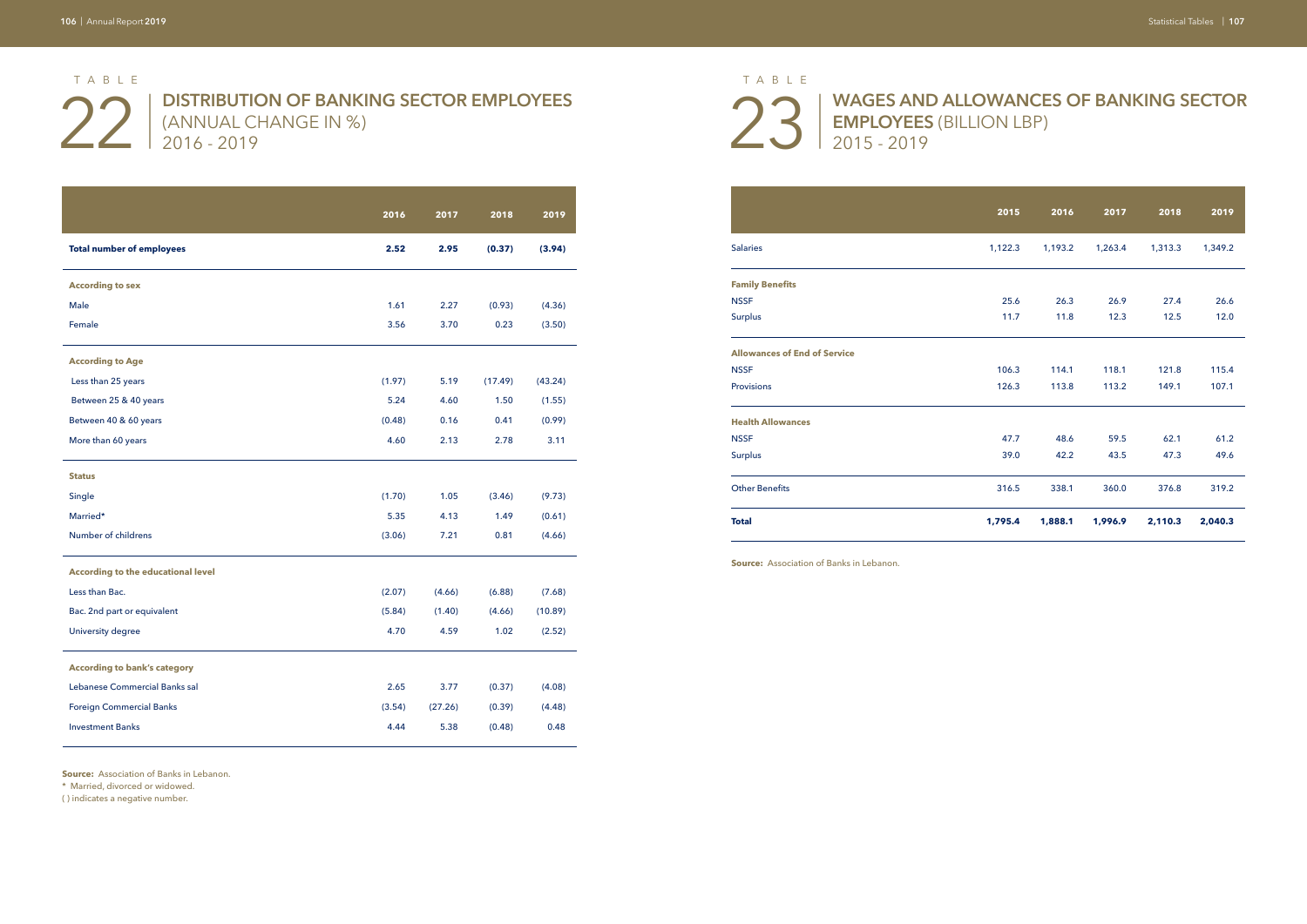## **AVERAGE INCOME AND SALARY OF A BANK EMPLOYEE (THOUSANDS LBP)** 2015 - 2019

| Year | <b>Average</b><br>monthly salary | <b>Monthly income*</b> | <b>Average monthly income</b><br>including all allowances<br>and benefits** | <b>Minimum wage</b><br>in Lebanon |
|------|----------------------------------|------------------------|-----------------------------------------------------------------------------|-----------------------------------|
| 2015 | 3,796                            | 5,286                  | 6,073                                                                       | 675                               |
| 2016 | 3,936                            | 5,477                  | 6,229                                                                       | 675                               |
| 2017 | 4,049                            | 5,658                  | 6,399                                                                       | 675                               |
| 2018 | 4,224                            | 5,916                  | 6,788                                                                       | 675                               |
| 2019 | 4,517                            | 6,087                  | 6,832                                                                       | 675                               |

# 24 | TABLE

\* Income = salary + family benefits + health allowances + other benefits.

\*\* salary + family benefits + health allowances + allowances of end of service + other benefits.